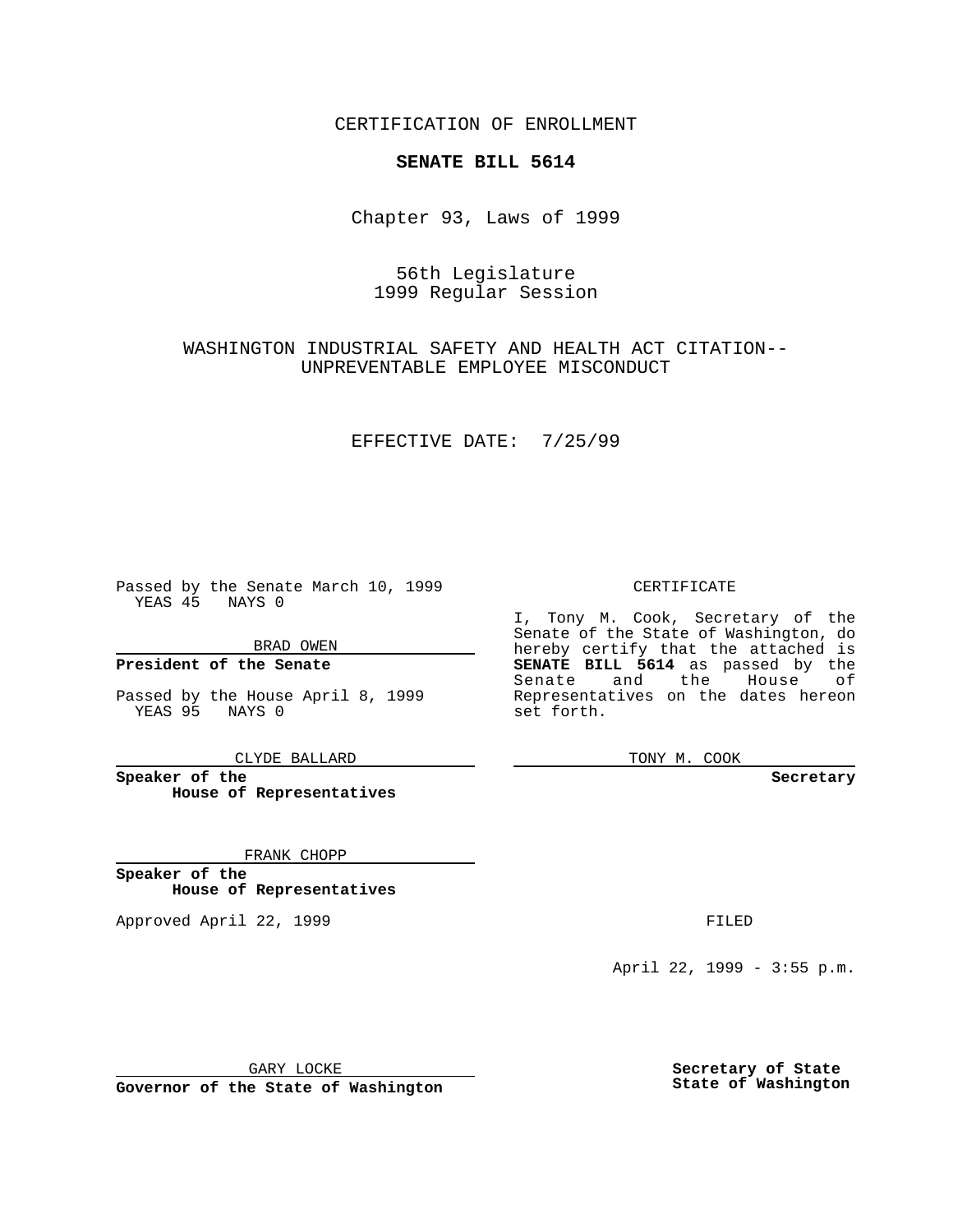# **SENATE BILL 5614** \_\_\_\_\_\_\_\_\_\_\_\_\_\_\_\_\_\_\_\_\_\_\_\_\_\_\_\_\_\_\_\_\_\_\_\_\_\_\_\_\_\_\_\_\_\_\_

\_\_\_\_\_\_\_\_\_\_\_\_\_\_\_\_\_\_\_\_\_\_\_\_\_\_\_\_\_\_\_\_\_\_\_\_\_\_\_\_\_\_\_\_\_\_\_

Passed Legislature - 1999 Regular Session

#### **State of Washington 56th Legislature 1999 Regular Session**

**By** Senators Hochstatter, Oke, T. Sheldon and Heavey

Read first time 01/29/1999. Referred to Committee on Labor & Workforce Development.

1 AN ACT Relating to restricting Washington industrial safety and 2 health act citations as a result of employee misconduct; and amending 3 RCW 49.17.120.

4 BE IT ENACTED BY THE LEGISLATURE OF THE STATE OF WASHINGTON:

5 **Sec. 1.** RCW 49.17.120 and 1973 c 80 s 12 are each amended to read 6 as follows:

7 (1) If upon inspection or investigation the director or his or her authorized representative believes that an employer has violated a requirement of RCW 49.17.060, or any safety or health standard promulgated by rule adopted by the director, or the conditions of any 11 order granting a variance pursuant to this chapter,  $((he))$  the director shall with reasonable promptness issue a citation to the employer. Each citation shall be in writing and shall describe with particularity the nature of the violation, including a reference to the provisions of the statute, standard, rule, regulation, or order alleged to have been violated. In addition, the citation shall fix a reasonable time for the abatement of the violation.